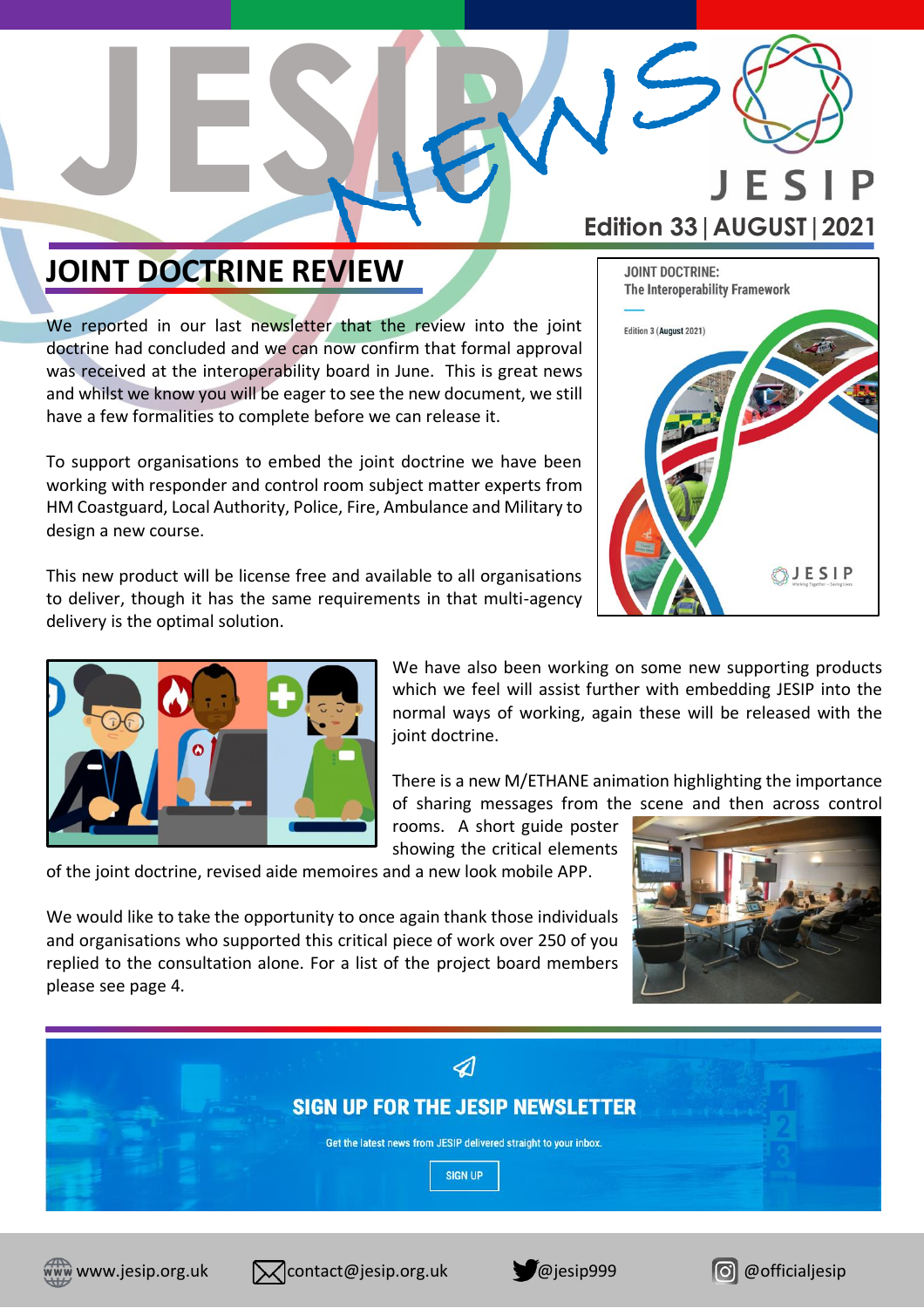### **HERTFORDSHIRE JOINT EMERGENCY SERVICES ACADEMY**

#### **The evolution of training provision in Hertfordshire**



Hertfordshire Fire and Rescue Service (HFRS) relocated its '*Training School'* from St. Albans Fire Station to the Longfield, Stevenage site in 1992, where it took occupancy of a single-story building, designed and previously

used as a Special Educational Needs school for primary aged children. This building was constructed in the early 1960`s to a contemporary design standard.

Firefighters on the first 'recruit' course to use Longfield, drilled on a school playground still marked with 'snakes and ladders and 'hopscotch' and practised lifting from open water by using a children's paddling pool, which led to some very strange orders being given on the drill ground, much to the amusement of training instructors.

As the training requirements for HFRS grew and morphed from being purely those with an 'operational focus' to the need to deliver a far broader range of training, a change in title to *'HFRS Training and Development Centre'* saw the site grow to accommodate this increasing demand by adding extensions and modifications to the main building as well as constructing a number of stand-alone buildings and placing several temporary accommodation units. In addition, HFRS Fire Control was relocated to a purpose-built facility on the Longfield site in 1994.

The name of the site was again changed in 2019, to Hertfordshire Joint Emergency Services Academy (JESA) to better reflect the multi-agency usage of Longfield and to affirm a collective desire to collaborate in its redevelopment, as the increased usage had inevitably placed a severe strain on Longfield's capacity to meet demand.

Hertfordshire Emergency Services have worked closely over the years and have always sought opportunities to work in partnership, albeit primarily

in delivering services to the community. That said, the scope of their joint working has now been redefined ed by the implementation of the Policing and Crime Act 2017 and the specific duty placed on all emergency services to collaborate, wherever possible.

Partly in response to the 'Act', Hertfordshire's Emergency Services Collaboration Board (HESCB), cochaired by the Police and Crime Commissioner and Leader of the County Council, subsequently drafted a 'Memorandum of Understanding' which defined their desired direction of travel and included the requirement to explore the effectiveness and efficiency of setting up *'a joint training base at Longfield'* for all three blue light partners.

The overarching benefits to this approach are twofold, *operational and financial,* with the operational advantages of a collocated training centre being that it will help to firmly underpin Hertfordshire's commitment to the principals of Joint Emergency Services interoperability by enabling colleagues at all stages of their careers to learn and develop together in a modern, fit for purpose environment.

This familiarity with each other's ways of working both as individuals and as services, should be transmitted to the incident ground and as such will work to mitigate the *'Command, Control, Communications and Coordination'* issues so often detailed within public inquiry reports as having a major impact on the effectiveness of multi-agency response to incidents.

In addition, HESCB is committed to the ethos of 'One Public Estate' and thereby reducing any unnecessary burden on the public purse. As such we are exploring opportunities to collocate services wherever possible and it is expected that the JESA project will act as a flagship for this approach.

#### **Milestones -** *JESA redevelopment gets the go ahead*

The proposed redevelopment of the Joint Emergency Services Academy site in Stevenage took a giant leap forward in January 2021 with the approval of an outline business case which gives the green light for the preparation of more detailed plans.







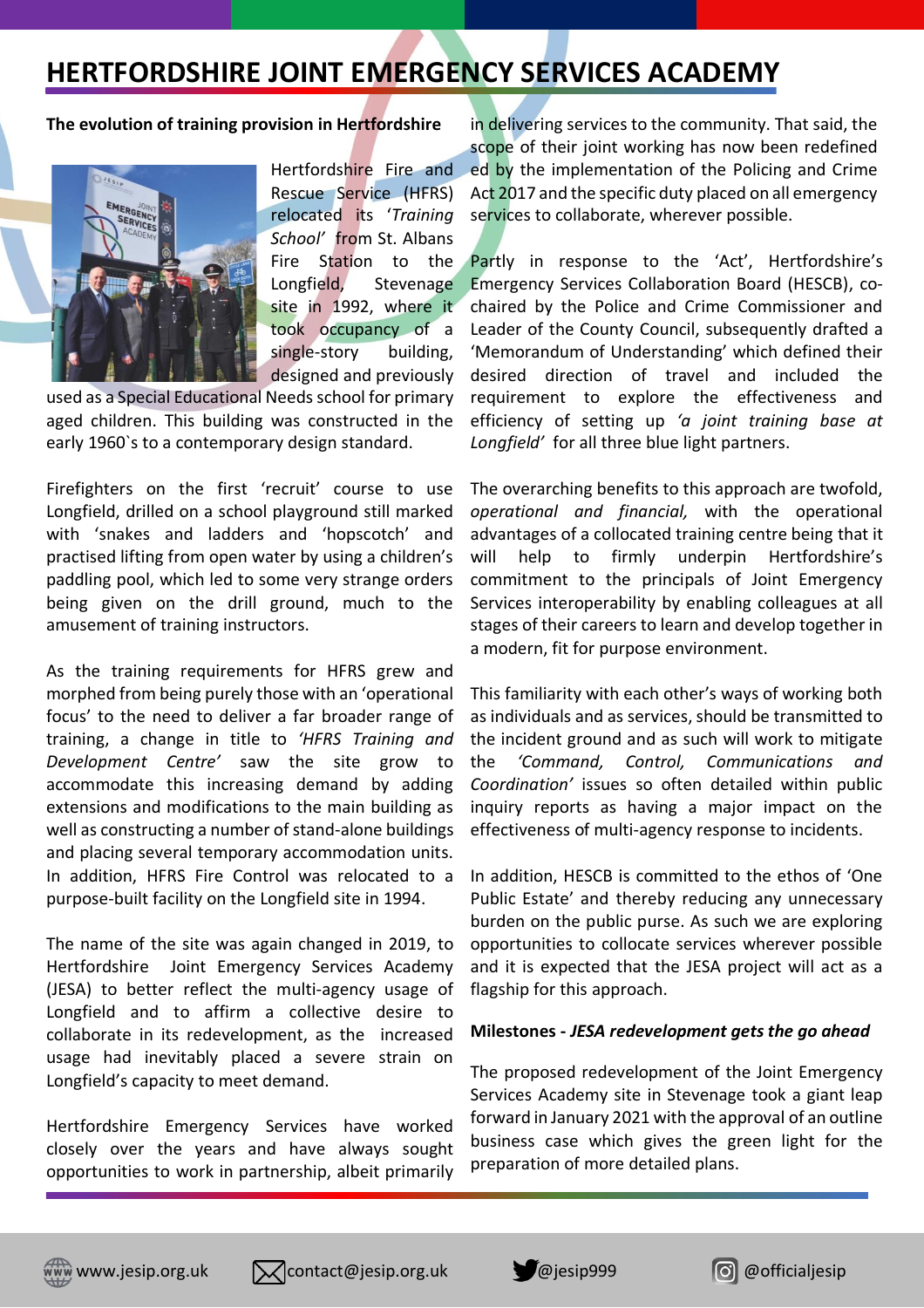

The redevelopment of JESA is one of the largest estates projects proposed for Hertfordshire's emergency services and will include a state-of-the-art**Operational Training Building (OTB) –** regarded by the Planning Team as the 'Jewel in the Crown' of the new JESA.

As such, a significant sum of money is due to be invested, within a building complex that will be multi-functional and able to cater for a wide range of multi-agency training scenarios.

The proposed OTB takes into account the design and development experiences of colleagues from other Emergency Services who have themselves introduced modernised training facilities. The look of the building will be that of a street scene incorporating different types of building frontages and internal layouts that are in themselves interchangeable. The OTB will incorporate the capacity to stage both 'carbonaceous' and 'gas rig' hot fire training with a basement level and fully mocked up 'dwellings' for high rise training, all whilst being of a robust enough construction to ensure a 40-year lifespan

Chief Fire Officer Darryl Keen said: '*As the nature of the incidents we respond to continues to change, we are committed to investing in training for new and existing staff. This ambition relies on coordinating Hertfordshire's emergency service training at a modern, fit-for-purpose facility that will help to maintain the health, safety, and wellbeing of our people and in turn, Hertfordshire residents'*

It is forecast that work on the redevelopment should commence in 2022 with an estimated 3-year timeline for completion.









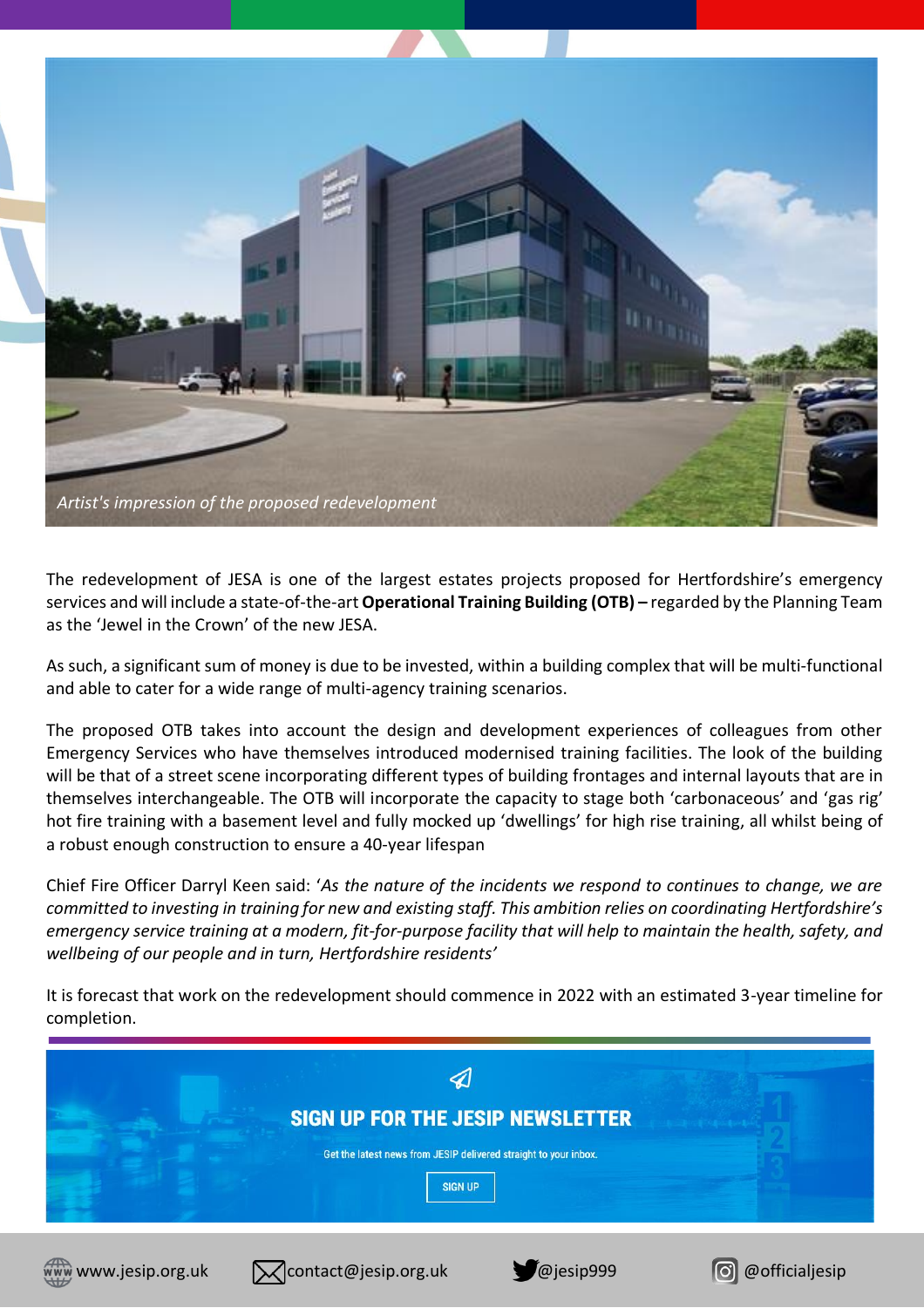## **PROJECT BOARD MEMBERS**

The joint doctrine review would not have been possible without the support of the those who formed the project board, we thank the individuals below for their commitment and dedication in driving forward improvements in multi-agency interoperability.



Carl Daniels JESIP DSRO Project board Chair



Doug Sterling Scottish Multi-Agency Resilience & Training Unit



Mark Roberts Police Service of Northern Ireland



Alexandra Guthrie National Fire Chiefs Council Central Programme Office



Keith Prior National Ambulance Resilience Unit



Richard Garston Ministry of Defence

*(not pictured)*



Charis Taylor National JOL Coordinator JESIP



Neil Hamlyn Devon, Cornwall and Isles of Scilly Local Resilience Forum



Dave Winchester North West Ambulance Service NHS Trust



Patrick Rees Joint Emergency Services Group (Wales)



Richard Liversidge Hertfordshire Constabulary

*Julie Walker – Association of Greater Manchester Authorities*



Dr Robert MacFarlane Civil Contingencies Secretariat



Wayne Brown National Fire Chiefs Council And West Midlands Fire & Rescue Service







*Tristam Newey – Her Majesty's Coastguard*

*Andrew Woodward – College of Policing*

*Clive Brooks – College of Policing*